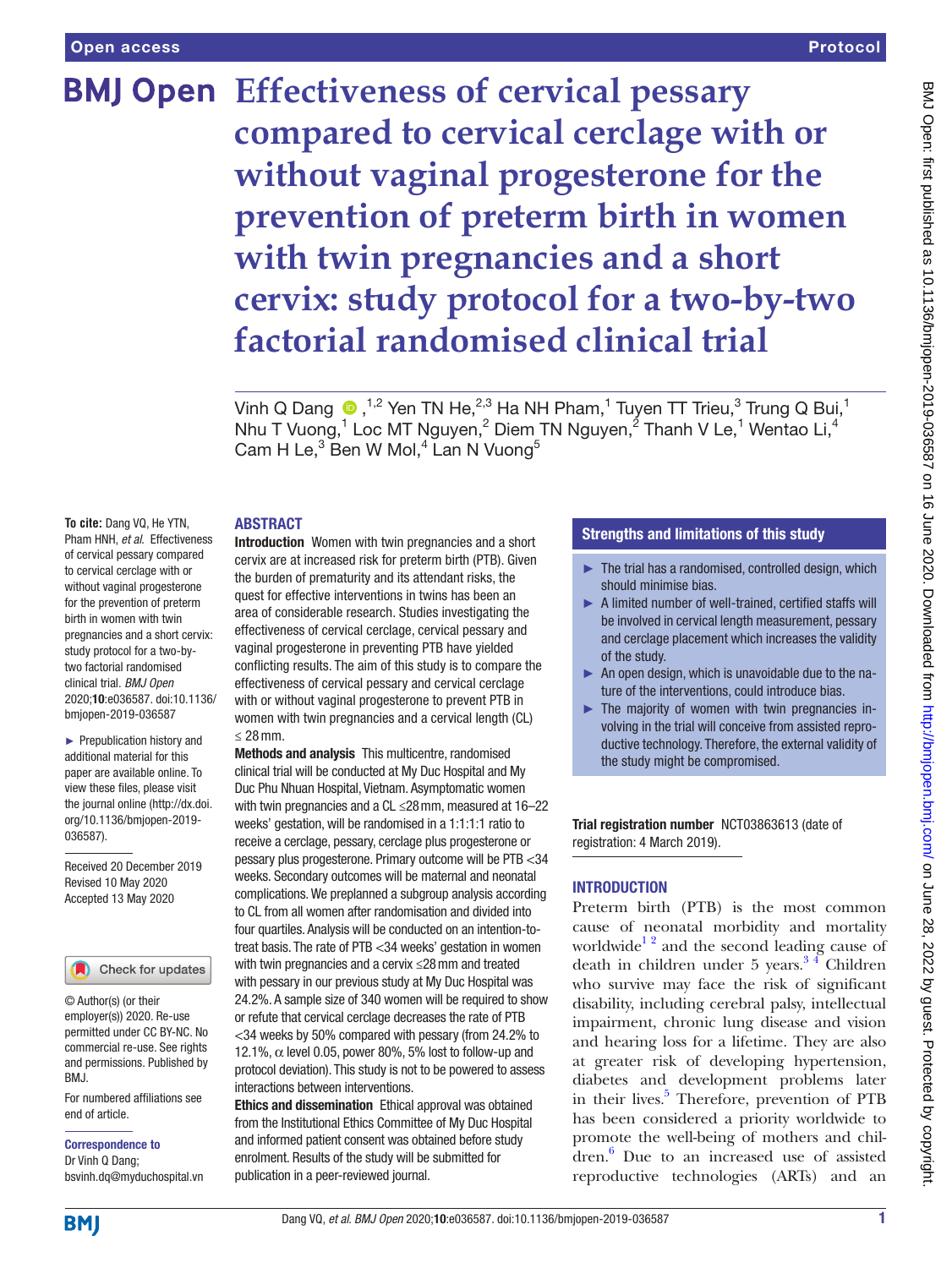older maternal age, the incidence of twin pregnancies has increased, in the recent three decades, by almost 70% worldwide. $7<sup>8</sup>$ 

Women with twin pregnancies are at increased risk for PTB. In the USA, data in 2016 showed that more than 60% women with twin pregnancies gave birth before 37 weeks, of whom 21.2% did so before 34 weeks.<sup>[9](#page-6-5)</sup> Corresponding figures in women with singleton pregnancies were 8% and 2.1%, respectively.<sup>[9](#page-6-5)</sup> In addition, short cervical length (CL) in the second trimester of pregnancy is well known to be an independent risk factor for PTB.<sup>10 11</sup> In women with twin pregnancies, the risk of spontaneous PTB also increases with decreasing  $CL$ .<sup>12</sup> Therefore, women with twin pregnancies and a short cervix are at extremely high risk for  $PTB.$ <sup>13</sup>

Although vaginal progesterone, cervical cerclage and cervical pessary have been used in clinical practice to prevent PTB, evidence regarding the effectiveness of these interventions is still inconclusive.<sup>14</sup> A meta-analysis of randomised clinical trials (RCTs) suggested that progesterone potentially reduced PTB and neonatal complica-tions in women with twin pregnancies and a short cervix.<sup>[15](#page-6-10)</sup> However, a recent meta-analysis showed that progesterone could only improve some secondary outcomes, regardless of  $CL$ .<sup>[16](#page-6-11)</sup>

For cervical cerclage, a meta-analysis of three trials in 49 women with twin pregnancies and a CL <25mm could not demonstrate a benefit of cerclage in this population.<sup>17</sup> Moreover, cerclage group had higher rates of very low birth weight and of respiratory distress syndrome than control group. In contrast, a recent systematic review and meta-analysis, which includes RCTs and cohort studies, indicate that cerclage placement is beneficial for the reduction of PTB only in twin pregnancies with a CL <15mm or dilated cervix of >10mm.<sup>[18](#page-6-13)</sup> In this study, authors stated that further high-quality studies are needed to confirm the findings, due to the insufficiency of strong supporting evidence.

Among types of cervical pessaries, the Arabin is the most common used in the prevention of  $PTB$ .<sup>[19](#page-6-14)</sup> This pessary has shown encouraging results in women with twin pregnancies. A large open-label RCT was conducted at 40 Dutch centres from 2009 to 2012 among 813 women with a twin pregnancy. $20$  While there was no significant effect in the overall population, pessary significantly reduced PTB <28 weeks and <32 weeks, median of time to delivery and adverse neonatal outcomes in women with a short cervix (<25% percentile, equal to 38mm). These findings were further confirmed by another RCT performed by Goya *et al*. [21](#page-6-16) However, evidence supporting the futility of cervical pessary in women with twin pregnancies and a short cervix appeared in subgroup analyses of two RCTs, including an early-stopped one.<sup>22 23</sup>

Trials that directly compare cerclage, progesterone and pessary are limited. We recently compared the effectiveness of cervical pessary and 400mg progesterone daily in a RCT among women with twin pregnancies and a CL  $\langle 38 \text{mm.}^{24} \rangle$  In our study, the primary outcome, PTB  $\langle 34 \rangle$ 

weeks, was comparable between the two groups. However, other secondary outcomes, including neonatal outcomes, were significantly improved in women treated with pessary. Moreover, in women with a CL ≤28mm (25th percentile of randomised women), the rate of PTB <34 weeks significantly reduced from 54.5% in the progesterone group to 24.2% in the pessary group. $24$  A recent cost-effective analysis showed that pessary significantly improves the rate of morbidity-free survival neonate while reducing costs as compared with vaginal progesterone. $^{25}$  As these data showed that cervical pessary might be superior to vaginal progesterone in the prevention of PTB in women with twin pregnancies and a CL ≤28mm, the question that arises now is how cervical pessary compares to cervical cerclage. We therefore propose the Pessary versus Cerclage with or without Progesterone in Twins (PCP-Twins) study, in which we will compare the effectiveness of cervical pessary and cervical cerclage with or without vaginal progesterone to prevent PTB in women with twin pregnancies and a CL ≤28mm.

# Methods and analysis

## Study design and ethical considerations

The PCP-Twins study is a randomised controlled trial and will be conducted at My Duc Hospital and My Duc Phu Nhuan Hospital, Ho Chi Minh City, Vietnam, according to the principles outlined in the Declaration of Helsinki and its amendments, in accordance with the Medical Research Involving Human Subjects Act (WMO) and using Good Clinical Practice. The trial has been approved by the Institutional Ethics Committee (IEC) of My Duc Hospital (02/2019/MĐ-HĐĐĐ).

It is our daily practice that all pregnant women will undergo urine culture for screening of asymptomatic bacteriuria in the first prenatal visit. If they have asymptomatic bacteriuria, they will be treated with antibiotics.<sup>26</sup> At 16–22 weeks of gestation, asymptomatic women with twin pregnancies will undergo CL measurement and digital examination as part of routine clinical care. In case where vaginitis is suspected, vaginal culture could be performed. For women who conceived after ART, gestational age will be determined by the date of embryo transfer or intrauterine insemination. For those who conceived naturally, gestational age will be determined from the menstrual history and confirmed by the fetal crown-rump length of the larger twin at the first-trimester ultrasound examination. CL will be measured transvaginally in each hospital by two ultrasonographers certificated by the Fetal Medicine Foundation. Prior to CL measurement, women will be given a short brochure outlining risk factors and available PTB prevention methods.

A review of participant information will be done prior to enrolment to determine preliminary eligibility according to participant inclusion and exclusion criteria. Eligible participants will be screened by midwives or gynaecologists, then they will be provided a full participant information sheet, consent form and will be invited to a full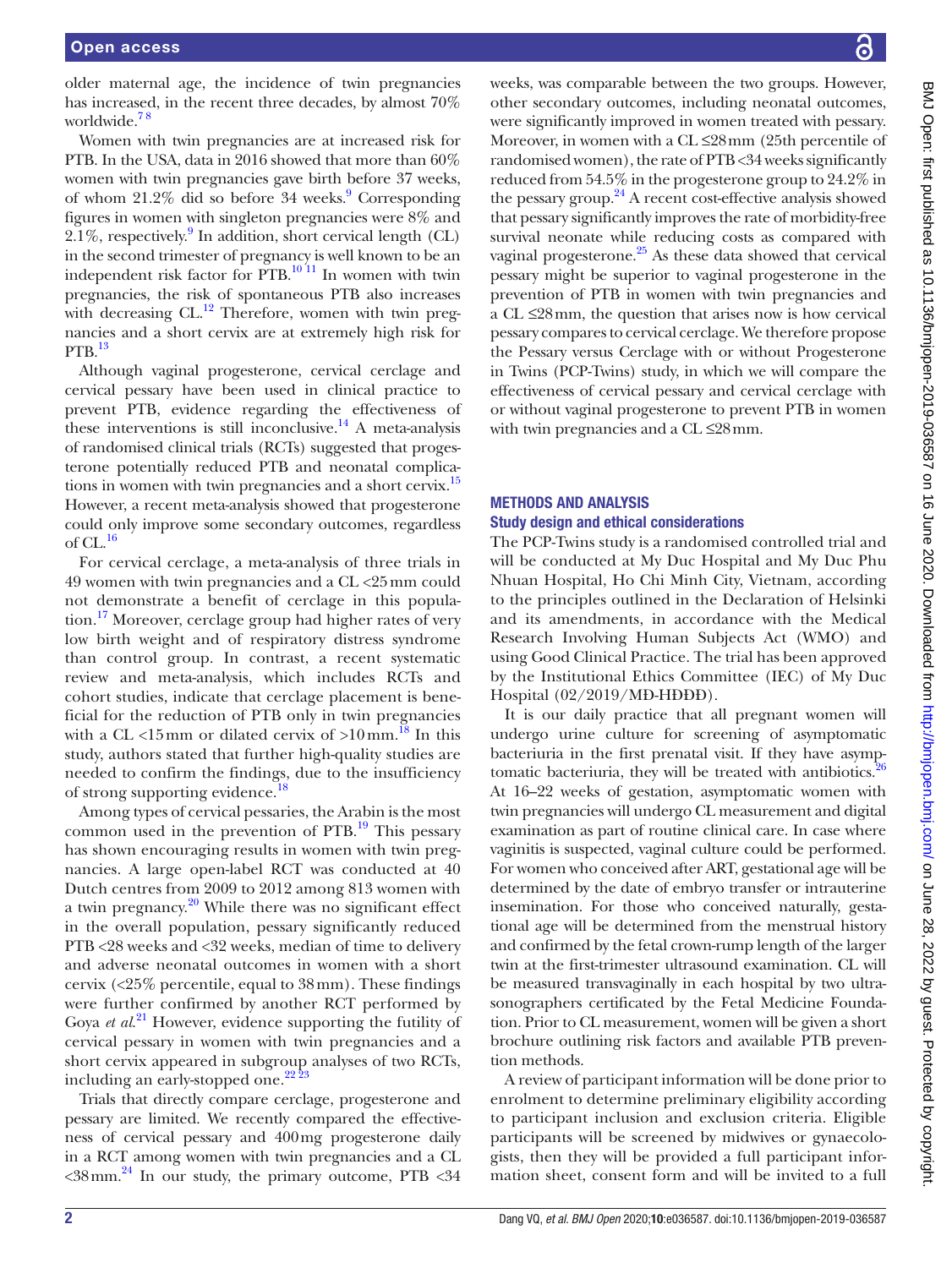

<span id="page-2-0"></span>Figure 1 Flow of participants.

discussion with investigators about the study. All eligible women will be invited to participate in the study.

After written informed consent, women will be randomly assigned in a 1:1:1:1 ratio to receive a cerclage, pessary, cerclage plus progesterone or pessary plus progesterone. Assignment to treatment allocation will be done via a web portal hosted by HOPE Research Center, Vietnam. The randomisation schedule will be computer-generated at HOPE Research Center, with a permuted random block size of 4 or 8 [\(figure](#page-2-0) 1). Blinding will not be possible due to the nature of interventions. However, neonatologists assessing the children will be unaware of treatment allocation. Apart from randomisation, participants will be followed up and treated according to local protocol. The study is currently recruiting, with first patient in was on 23 March 2019 and an estimated duration of 36 months.

Participation in the study is voluntary. When a participant signs an informed consent, she is considered to be enrolled into the study. Participants can leave the study at any time for any reason, if they wish to do so without any consequences for their treatment. The investigator can decide to withdraw a subject from the study for urgent medical reasons. After randomisation, if a participant wishes to change her assigned protocol, she will be considered as a cross-over subject. All subjects will be remained in the study for analysis based on intention to treat principle.

To maximise retention in the trial, consultation will be available to patients to ensure that they understand the procedures well and to address any questions or complaints that arise during the study.

# Patients and public involvement

Patients and/or public were not involved in the study design and study enrolment.

# **Participants**

Women aged ≥18 years, having twin pregnancies and CL ≤28mm measured at 16–22 weeks' gestation, will be eligible for the study irrespective of chorionicity. Exclusion criteria: (1) women with uterine anomalies; (2) cervical dilation with visible amniotic membranes or amniotic membranes prolapsed into the vagina; (3) twin-to-twin transfusion syndrome; (4) stillbirth; (5) major congenital abnormalities in any of the fetuses; (6) severe vaginal discharge; (7) acute vaginitis or cervicitis; (8) vaginal bleeding or placenta preavia or vasa preavia; (9) premature rupture of membranes or premature labour with/without ruptured membrane; (10) suspicion of chrorioaminitis; (11) cerclage or pessary in place or unable to undergo cervical cerclage or pessary placement. However, women with acute cervicitis, vaginitis or severe vaginal discharge are eligible once they have been treated and if they have a CL ≤28mm between 16 and 22 weeks.

# Treatment groups

Participants will be allocated to receive a cerclage, pessary, cerclage plus progesterone or pessary plus progesterone. Women allocated to a cervical cerclage will be receiving the intervention according to local protocol, within a week after randomisation. Briefly, two to three senior clinicians at each site who had experienced with cerclage will perform cervical cerclage, using Mc Donald technique, under spinal anaesthesia, in the operation theatre. Cephazolin 1g will be given intravenously at 1hour before cerclage as prophylactic antibiotics.<sup>27</sup>

Pessary, a soft, flexible, silicone pessary, purchased from the manufacturer (Arabin, Dr Arabin GmbH & Co KG, Germany), will be inserted through the vagina, upward around the cervix by four senior clinicians, who had experienced with pessary placement, within 1week of randomisation. The size of the pessary will be determined at the time of speculum inspection.<sup>28</sup>

In the cerclage plus progesterone group and pessary plus progesterone group, 400mg vaginal progesterone, purchased from the manufacturer (Cyclogest 400mg, Actavis, UK), will be applied once daily at bedtime, within 2days after cerclage insertion. Participants will be asked to record their drug application in a participant diary sheet for up to 147 days.

In all groups, participants will be reassessed at 14 days post randomisation for any possible adverse events. After that, participants will be seen monthly or weekly per local protocol. CL measurement will not be performed routinely after randomisation, unless for participants' preference. In case of CL shortens after receiving allocated interventions, patient can be treated with a combination protocol taking additional interventions, for example, adding progesterone or pessary/cerclage, based on the discretion of treating clinician after a thoroughly discussion with the patient. In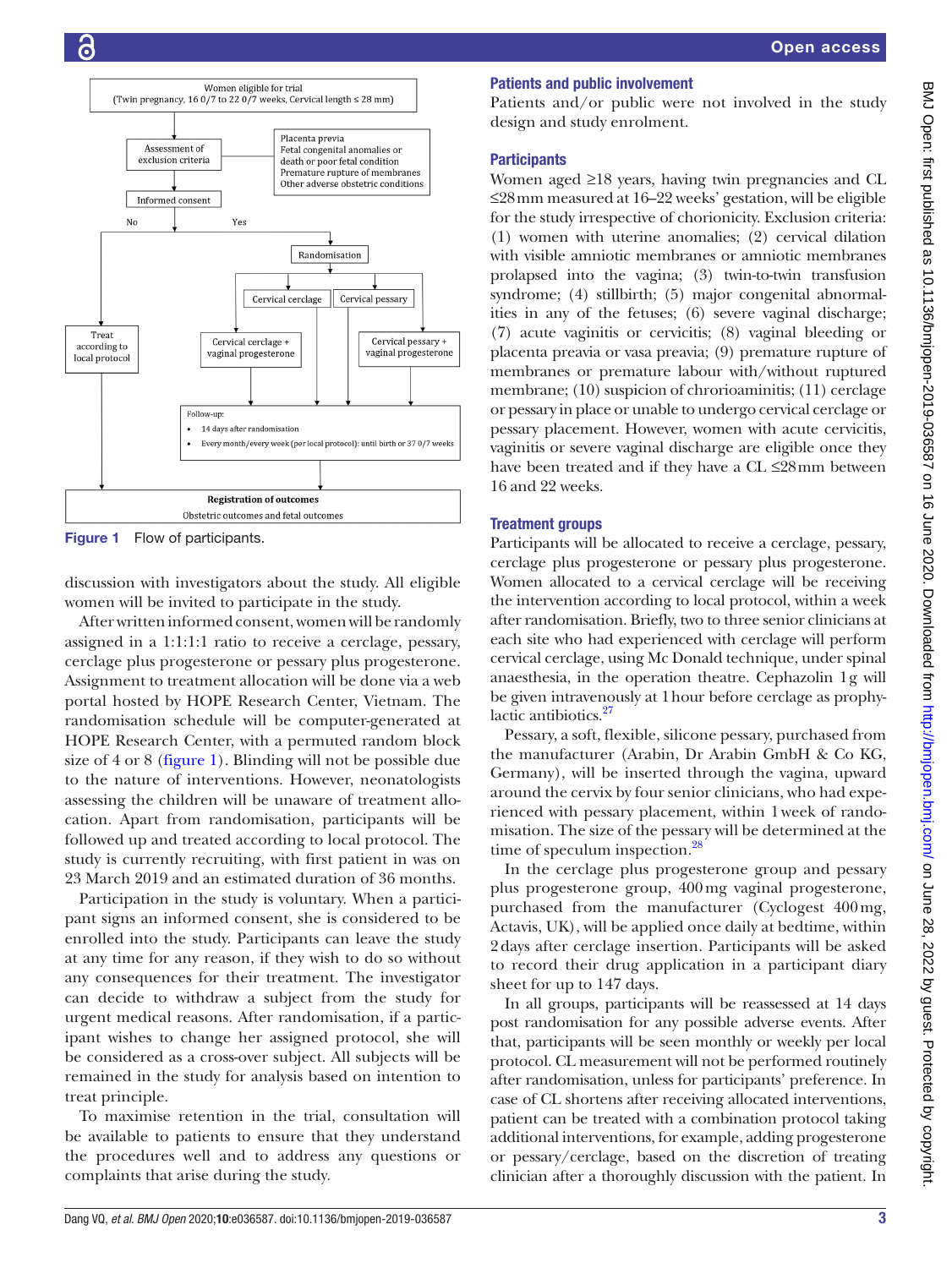case of premature rupture of the membranes, active vaginal bleeding, other signs of preterm labour or severe participant discomfort, the vaginal progesterone and pessary or cerclage will be removed. If participants develop (threatened) preterm labour, they will receive treatment per local protocol. Intervention will be stopped at  $37^{0/7}$  weeks of gestation or at delivery if none of the above-stated conditions happen.

At every visit, participant compliance with progesterone therapy will be documented by checking the participant diary and drug purchasing records from the hospital pharmacy. The compliance rate will be calculated by dividing the number of progesterone doses used since the previous visit by the number of progesterone doses that should have been used. Women will be defined as being in compliance when the compliance rate is equal or higher than 80%.

## **Outcomes**

#### Primary outcome

The primary outcome will be PTB <34 weeks' gestation for any indication.

#### Secondary outcomes

Secondary outcomes will be fetal death before 24 weeks of gestation; stillbirth (defined as a fetus born with no signs of life at or after 28 weeks of gestation); delivery before 24, 28, 32 and 37 weeks of gestation; labour induction, delivery mode, live birth; tocolytic drugs, antenatal corticosteroids or  $MgSO<sub>4</sub>$  for neuroprotection use; admission days for preterm labour; preterm premature rupture of membrane chorioamnionitis; maternal side effects (including vaginal discharge, fever, vaginal infection or pain, pessary repositioning and necrosis or rupture of the cervix); maternal morbidity (including thromboembolic complications, urinary tract infection treated with antibiotics, pneumonia, endometritis, hypertensive disorder, eclampsia, haemolysis, elevated liver enzymes, low platelet count syndrome, death); birth weight; birth weight less than 1500g and less than 2500g; congenital anomalies diagnosed after randomisation; 5min Apgar score; 5min Apgar score less than 7; perinatal death, neonatal intensive care unit (NICU) admission; days of admission to the NICU; intraventricular haemorrhage; respiratory distress syndrome; necrotising enterocolitis; proven sepsis and a composite of poor

perinatal outcomes. Full definitions of these terms are provided in [table](#page-3-0) 1.

### Safety

The primary investigator will inform subjects and the reviewing accredited medical research ethics committee if anything occurs that would suggest that the disadvantages of participation may be significantly greater than was foreseen in the research proposal. The study will be suspended pending further review by the accredited medical research ethics committee, except where suspension would jeopardise the participants' health. The investigator will ensure that all subjects are kept informed.

Adverse events are defined as any undesirable experience occurring to a subject during a clinical trial, whether or not considered related to the intervention. All adverse events reported spontaneously by the subject or observed by the investigator or their staff will be recorded.

A serious adverse event (SAE) is defined as any untoward medical occurrence or effect that results in death, is life threatening (at the time of the event), requires hospitalisation or prolongation of an existing hospitalisation, results in persistent or significant disability or incapacity, is a congenital anomaly or birth defect, is a new event of the trial likely to affect the safety of the subjects such as an unexpected outcome of an adverse reaction. All SAEs will be reported to the accredited ethics committee that approved the protocol, according to the requirements of that committee.

All adverse events will be followed until they have abated or until a stable situation has been reached. Depending on the event, follow-up may require additional tests or medical procedures as indicated and/or referral to a general physician or medical specialist.

## Sample size calculation

This study is not to be powered to assess interactions between interventions. The rate of PTB <34 weeks of gestation in women with twin pregnancies and a cervix ≤28mm and treated with pessary in our previous Arabin versus Progesterone (AP) study at My Duc Hospital was  $24.2\%$ <sup>24</sup>. In order to show that cervical cerclage decreases the PTB rate by  $50\%$  (from  $24.2\%$  to  $12.1\%$ ), we need to randomise 320 women (α level 0.05, power 80%). The rate of PTB <34 weeks of gestation in women with twin pregnancies and a cervix ≤28mm and treated with

<span id="page-3-0"></span>

| Definition of neonatal outcomes<br>Table 1    |                                                                                                                                                                                                             |
|-----------------------------------------------|-------------------------------------------------------------------------------------------------------------------------------------------------------------------------------------------------------------|
| Secondary endpoint                            | <b>Definition</b>                                                                                                                                                                                           |
| Respiratory distress syndrome (RDS)           | The presence of tachypnoea >60/min, sternal recession and expiratory grunting, need for<br>supplemental oxygen and a radiological picture of diffuse reticulogranular shadowing with an<br>air bronchogram. |
| Intraventricular haemorrhage II B or<br>worse | Repeated neonatal cranial ultrasound by the neonatologist according to the quidelines on<br>neuroimaging described by de Vries et al.                                                                       |
| Necrotising enterocolitis (NEC)               | Will be diagnosed according to Bell.                                                                                                                                                                        |
| Proven sepsis                                 | Will be diagnosed on the combination of clinical signs and positive blood cultures.                                                                                                                         |
| <b>Stillbirth</b>                             | A baby born with no signs of life at or after 28 weeks' gestation (WHO).                                                                                                                                    |
| Composite of poor perinatal outcomes          | Fetal or neonatal death, intraventricular haemorrhage, RDS, NEC or neonatal sepsis.                                                                                                                         |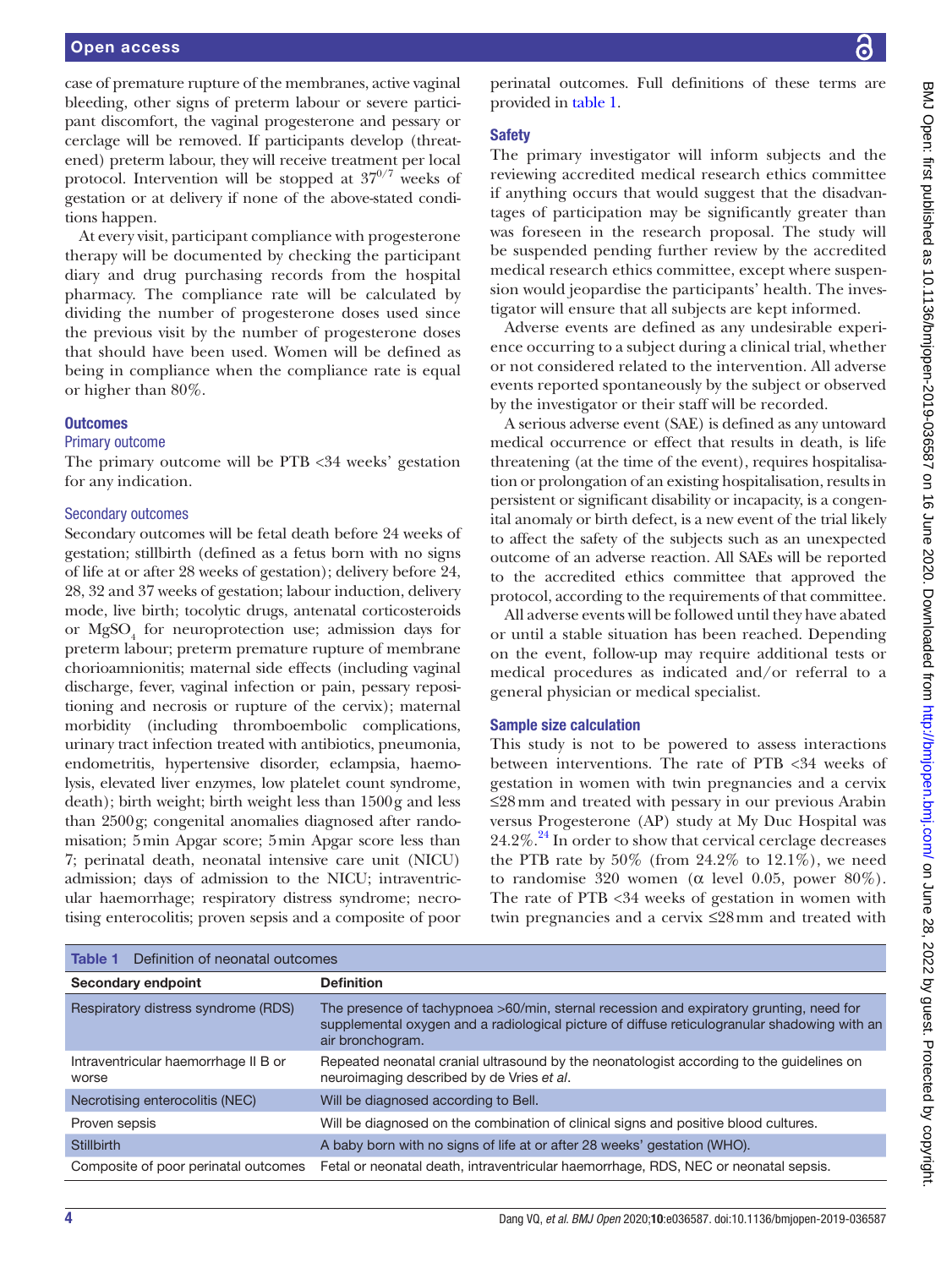progesterone at My Duc Hospital was  $54.5\%$ .<sup>24</sup> Therefore, the statistical power to study the effect of progesterone by randomising 320 women is  $80\%$  (α level 0.05, PTB rate in progesterone group 54.5%, PTB rate in nonprogesterone group 39.0%). Considering a 5% lost to follow-up and protocol deviation, we plan to recruit 340 participants (85 per arm).

## Confidentiality and ownership of trial data

VQD, LMTN and LNV will have access to the final trial dataset. Any confidential information relating to the trial, including any data and results from the trial, will be the exclusive property of My Duc Hospital. The investigators and any other persons involved in the trial will protect the confidentiality of this proprietary information belonging to My Duc Hospital.

# Statistical analysis

Statistical analysis will be conducted according to the intention-to-treat principle, in which all randomised women will be considered in the primary comparison between treatment groups. The per-protocol analysis may be conducted, but these results would be considered exploratory only. All tests will be two tailed and differences with p value  $\langle 0.05 \text{ will} \rangle$  be considered statistically significant. In view of the two-by-two factorial design, the analysis will be done separately for cerclage versus pessary and for progesterone versus no progesterone. No adjustments are planned for multiple comparisons.

Baseline characteristics will be described by descriptive analysis (mean and SD for normally distributed variables or median and IQR for skewed variables). For categorical variables, we will present the proportions  $(\%)$  of the four arms. In addition, we will also report the numbers of recruitment, participants lost to follow-up, protocols violation and other relevant descriptive data.

The primary outcome, PTB <34 weeks' gestation, will be compared using Pearson's  $\chi^2$  test or Fisher's exact test for unadjusted analysis. We will also compute unadjusted risk ratio (RR) and its 95%CI. In the event of prominent imbalance of potential confounders between arms, we will perform multivariable log–binomial or Poisson regression with robust variance estimate to compute adjusted RR and its 95%CI.

For continuous variables, results will be given as mean (SD) and between-group differences will be assessed using Student's t-test. For dichotomous endpoints, Relative Risk and 95% CI values will be calculated. Time to delivery will be assessed using a Cox proportional hazard analysis and Kaplan-Meier estimates, where gestational age will be the time scale, birth will be the event and results will be compared with a log-rank test. HR values will be estimated using a Cox proportional hazards model, with a formal test of the proportional hazards assumption. For neonatal outcomes, we will use cluster analysis taking into account the dependency between the twins. $29$  We plan a prespecified subgroup analysis in: (1) women with different chorionicity and (2) women with a CL <25th percentile and at the

25–50th percentile, 50–75th percentile and >75th percentile. The percentile will be determined based on the CL from all women after randomisation. We will test for interaction between CL and treatment effect on PTB <34 weeks and the composite of poor perinatal outcomes. Interaction between groups of interventions will also be tested due to the 2×2 factorial design of our randomised controlled trial. However, the tests for interactions will be exploratory.

## Interim analysis and monitoring

We will establish an independent Data Safety Monitoring Committee (DSMC) to review and interpret data generated from the study and to review revisions of the protocol prior to their implementation. The roles and responsibilities, including the timing of meetings, methods of providing information to and from the DSMC, frequency and format of meetings, statistical issues and relationships with other committees are described in the DSMC charter [\(online](https://dx.doi.org/10.1136/bmjopen-2019-036587)  [supplementary appendix 1\)](https://dx.doi.org/10.1136/bmjopen-2019-036587).

All SAEs will be reported to the IEC within 15 working days. Life-threatening SAEs or an event that leads to death will be reported to the IEC immediately. All SAEs will be followed until they have abated, until a stable situation has been reached or the patient is discharged. Due to the nature of interventions, we do not expect to terminate the study prematurely.

We plan one interim analysis. The interim analysis will be performed by an independent statistician who will not directly involve in the study, after completion of data collection of the first 150 randomised participants. At interim analysis, data will be assessed for safety, efficacy and futility. Safety will be assessed in terms of SAEs (perinatal death, maternal mortality or severe maternal morbidity). The interim analysis will be conducted using a two-sided significant test with the Haybittle-Peto spending function and a type I error rate of 5% (final alpha level) with stopping criteria of  $p<0.001$  (Z alpha=3.29). Based on this report, the DSMC will provide guidance on whether to stop or continue the study.

# Data handling

Data will be collected using a questionnaire and recorded with Epi Info software (Centers for Disease Control and Prevention). Data of each visit will be documented in the participant's study profile. When the participant attends for delivery, data on labour, delivery and any complications experienced by participant and the neonates will be collected. For those who do not continue to follow-up at either site, for any reasons, we will contact the participants via telephone/email monthly until birth to collect data. We also ask these participants to scan their profile in every contact.

All data will be entered into the database twice. The first data entry will be made within a day after randomisation. The second will undertake at the termination of the study. Data from the two entries will be checked and adjudicated by independent data monitoring using the original participant medical record. Participant privacy will be ensured by allocation of a five-digit number to each participant, which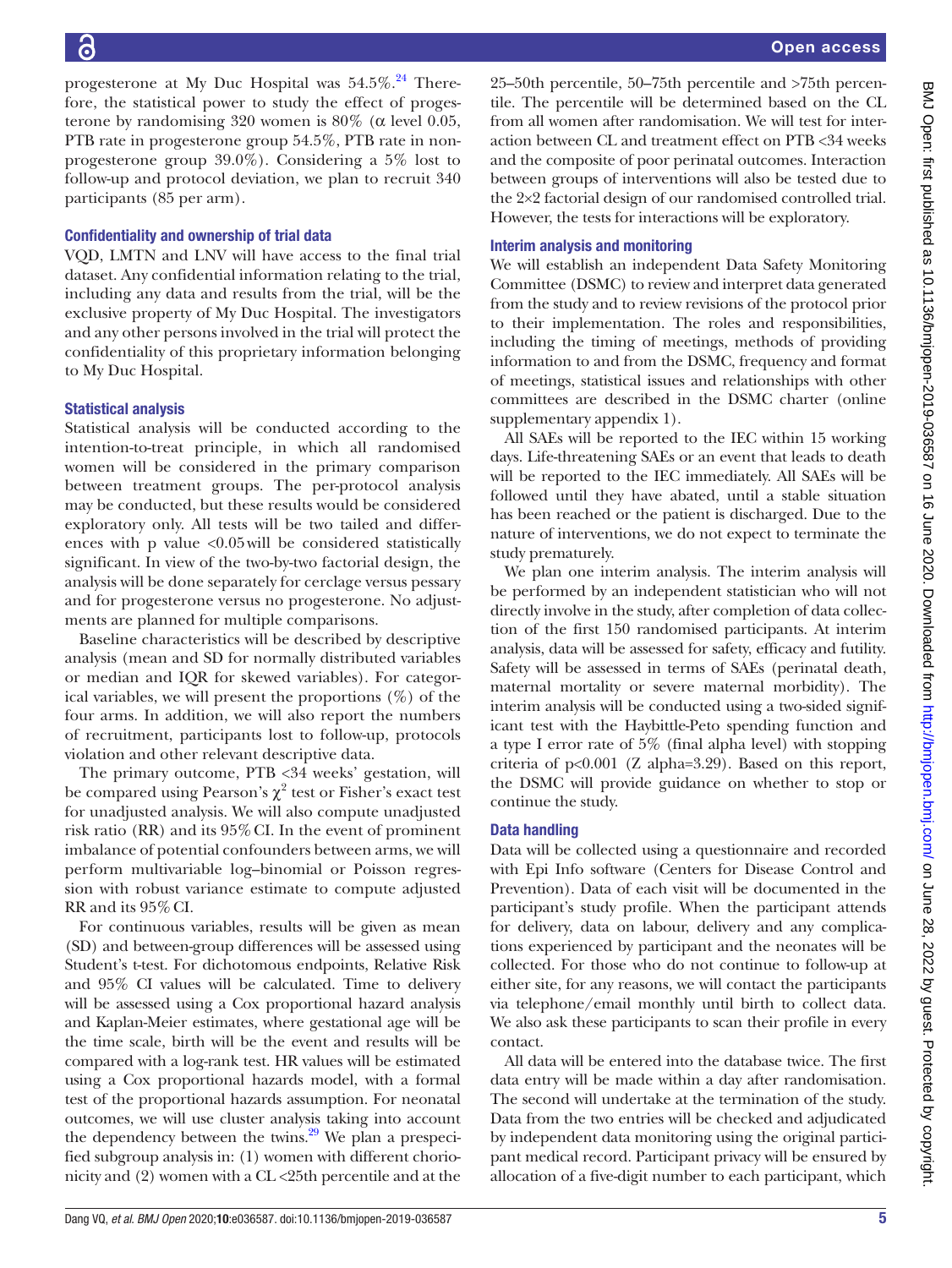will be used on all study documentation, with the participant code only available to the local investigator.

Independent study monitoring will be performed monthly at each site by a clinical research associate from HOPE Research Center to ensure adherence to the protocol, International Conference on Harmonisation— Good Clinical Practice, standard operating procedures and applicable regulatory requirements, maintenance of trialrelated source records, completeness, accuracy and verifiability of case report form entries compared with source data.

#### Missing data

For missing values regarding baseline characteristics, we will first perform analysis by excluding missing values; we will then perform multiple imputations to impute missing values and conduct subsequent analysis to estimate the robustness of the findings. For the loss of follow-up and protocol deviation, we will attempt sensitive analyses to explore the effect of these factors on the trial findings.

#### End of study

We estimate an expected duration of 36 months, with expected final recruitment at March 2022. The principal investigator will notify the IEC of My Duc Hospital of the end of the study within a period of 90 days. The end of the study is defined as the last participant's last visit. In the event of early study termination, the principal investigator will notify the IEC of My Duc Hospital within 15 days, including the reasons for premature termination.

#### Ethics and dissemination

Any change to the study protocol will be documented in a protocol amendment. Amendments are submitted for consideration to the approving ethics committee (the IEC of My Duc Hospital). If new information becomes available that may be relevant to a subject's willingness to continue participation in the trial, a new subject information and informed consent form will be forwarded to the ethics committee. The trial subjects will be informed about this new information and reconsent will be obtained. Changes will be updated on trial registration website clinicaltrials.gov. Changes to the protocol to eliminate immediate hazard(s) to trial subjects may be implemented prior to ethics committee approval or receipt of a favourable opinion.

No specific arrangements will be made between any sponsors and the investigator concerning the public disclosure and publication of the research data. The principle investigator will prepare a manuscript detailing the results of the main study as soon as appropriate and submit this to a peerreviewed medical journal. Supplementary analyses will be analysed and reported separately.

## **DISCUSSION**

It has been shown that women with twin pregnancies and a short cervix are at extremely high risk for PTB.<sup>13</sup> Therefore, prevention of PTB has become priority in healthcare for mothers and children.

In this study, we choose to compare two interventions directly to each other. While we appreciate that when interventions are introduced, they should be compared with expectant management or placebo, this has already been done in a large number of twins, for both cervical pessary<sup>20 21 23</sup> and progesterone.<sup>15</sup> Our recent trial showed that compared with vaginal progesterone, the use of pessary in women with twin pregnancies and a short cervix improved neonatal outcomes. Moreover, in women with a CL *≤*28mm (25th percentile of CL distribution), the rate of PTB <34 weeks reduced from 54.5% in the progesterone group to  $24.2\%$  in the pessary group.<sup>24</sup> In addition, recent small retrospective studies showed that cerclage could lower PTB rates and could improve neonatal outcomes.<sup>30-32</sup> These data suggest that any of the two treatments could reduce the risk of PTB and subsequent poor neonatal outcome. The aim of clinical research is not to directly prove in a purely scientific setting whether a treatment works over no treatment, but to show which is the best for patients. In view of the large differences that we found for pessary versus progesterone<sup>24</sup> and others found for pessary and progesterone against no treatment,<sup>15 20 21</sup> we render it from an ethical point challenging to compare these treatments to expectant management or placebo. This approach can also be found in other ongoing trials[.33 34](#page-6-25)

The cut-off value for CL in twins is still controversial and varies from study to study, with 25mm being used in some studies.<sup>21 31 35</sup> However, the association between CL and the risk of PTB is unlikely to be 'all or none' with this cut-off. In this trial, we choose 28mm as a cut-off based on a preplanned subgroup analysis of our previous RCT that reported that in patients with a CL  $\leq$ 25th percentile ( $\leq$ 28mm), the use of pessary was associated with a significant reduction in the risk of PTB <34 weeks, PTB <37 weeks and the risk of poor perinatal outcomes.<sup>24</sup> There is scarce evidence regarding the management of women with a CL between 25 mm and 28mm, who are likely to have an elevated risk of PTB. Only by including women below a cut-off 28mm, we will be able to understand how pessary compares to cerclage in women with a CL between 25mm and 28mm. Meanwhile, we would be able to perform a subgroup analysis confining to those with a CL ≤25mm.

Strengths of this trial include its randomised, controlled design, which should minimise bias and a multicentre design, which enhance the generalisability of the results. Moreover, there will be a limited number of well trained, certified staffs who will involve in CL measurement, pessary and cerclage placement. This can help to increase the validity of the study. However, an open design, which is unavoidable due to the nature of the interventions, could introduce bias. The external validity of the study might be compromised since the majority of women with twin pregnancies involving in the trial will conceive from ART.

#### Author affiliations

<sup>1</sup>Department of Obstetrics and Gynecology, My Duc Hospital, Ho Chi Minh City, Viet Nam

<sup>2</sup>HOPE Research Center, Ho Chi Minh City, Viet Nam